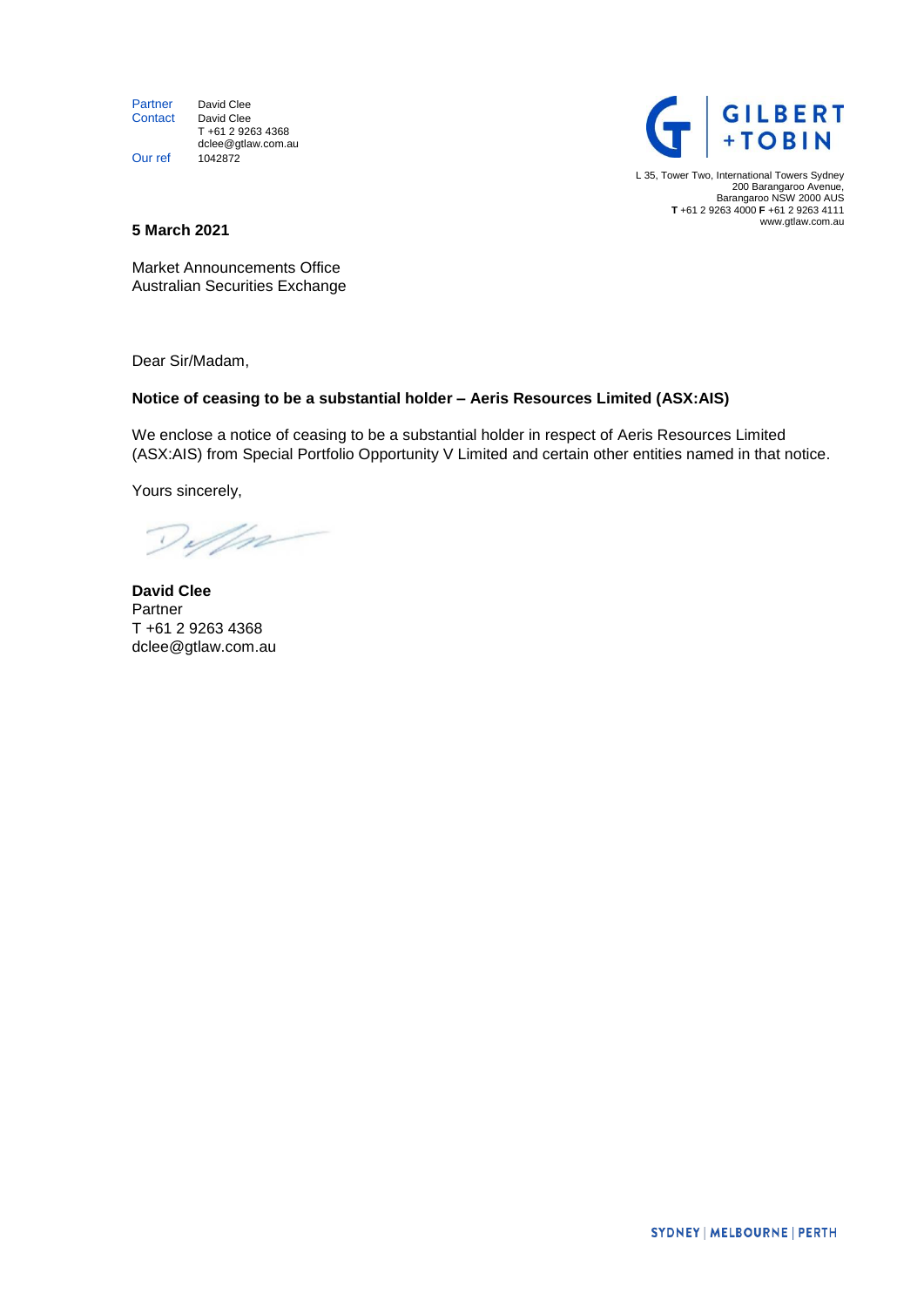| 605 | page 1/2 | 15 July 2001 |  |
|-----|----------|--------------|--|
|     |          |              |  |

#### Form 605 Corporations Act 2001 Section 671B

## Notice of ceasing to be a substantial holder

| <b>Corporations Act 2001</b><br><b>Section 671B</b>                                 |                                                 |                |                                                                                                                                                                                                                                           |                                                                                                                                                                                                                                      |               |                |  |
|-------------------------------------------------------------------------------------|-------------------------------------------------|----------------|-------------------------------------------------------------------------------------------------------------------------------------------------------------------------------------------------------------------------------------------|--------------------------------------------------------------------------------------------------------------------------------------------------------------------------------------------------------------------------------------|---------------|----------------|--|
|                                                                                     |                                                 |                |                                                                                                                                                                                                                                           | Notice of ceasing to be a substantial holder                                                                                                                                                                                         |               |                |  |
| To Company Name/Scheme                                                              |                                                 |                | Aeris Resources Limited ("Aeris")                                                                                                                                                                                                         |                                                                                                                                                                                                                                      |               |                |  |
| <b>ACN/ARSN</b>                                                                     |                                                 | 147 131 977    |                                                                                                                                                                                                                                           |                                                                                                                                                                                                                                      |               |                |  |
|                                                                                     | 1. Details of substantial holder (1)            |                |                                                                                                                                                                                                                                           |                                                                                                                                                                                                                                      |               |                |  |
| Name                                                                                |                                                 |                | Special Portfolio Opportunity V Limited ("SPOV")<br>PAG Asia Special Situations Fund II L.P. ("Fund")<br>PAG Special Situations LLC ("PAG SS LLC")<br>Pacific Alliance Group Limited ("PAG Ltd")<br>PAG Holdings Limited ("PAG Holdings") | PAG Special Situations Management II Limited ("Fund General Partner")<br>PAG Asia Special Situations II Feeder Fund L.P. ("Feeder Fund")<br>PAG Special Situations !! Feeder Fund Management Limited ("Feeder Fund General Partner") |               |                |  |
| <b>ACN/ARSN (if applicable)</b>                                                     |                                                 | Not applicable |                                                                                                                                                                                                                                           |                                                                                                                                                                                                                                      |               |                |  |
| The holder ceased to be a<br>substantial holder on<br>The previous notice was dated | The previous notice was given to the company on |                | 04 / 03 / 2021<br>10 / 12 / 2020<br>09/12/2020                                                                                                                                                                                            |                                                                                                                                                                                                                                      |               |                |  |
|                                                                                     | 2. Changes in relevant interests                |                |                                                                                                                                                                                                                                           |                                                                                                                                                                                                                                      |               |                |  |
|                                                                                     |                                                 |                |                                                                                                                                                                                                                                           | Particulars of each change in, or change in the nature of, a relevant interest (2) of the substantial holder or an associate (3) in voting securities of the company or                                                              |               |                |  |
|                                                                                     |                                                 | Person whose   |                                                                                                                                                                                                                                           | scheme, since the substantial holder was last required to give a substantial holding notice to the company or scheme are as follows:<br>Consideration                                                                                | Class (6) and |                |  |
|                                                                                     | Date of                                         | بقسة فمرجع وما | Nature of                                                                                                                                                                                                                                 | بساحين حبف حبحت                                                                                                                                                                                                                      | number of     | Person's votes |  |

#### 2. Changes in relevant interests

| Date of<br>change                                                                                                                                                 | Person whose<br>relevant interest<br>changed                                                                                            | Nature of<br>change $(4)$                                                                                                                                                                                                                                                                                              | Consideration<br>given in relation<br>to change (5) | Class (6) and<br>number of<br>securities<br>affected | Person's votes<br>affected |
|-------------------------------------------------------------------------------------------------------------------------------------------------------------------|-----------------------------------------------------------------------------------------------------------------------------------------|------------------------------------------------------------------------------------------------------------------------------------------------------------------------------------------------------------------------------------------------------------------------------------------------------------------------|-----------------------------------------------------|------------------------------------------------------|----------------------------|
| 04 / 03 / 2021                                                                                                                                                    | <b>ISPOV</b>                                                                                                                            | The substantial<br>holder's voting power<br>lwas decreased due<br>to the issue by Aeris<br>on 4 March 2021 of<br>22,418,546 ordinary<br>shares upon the<br>exercise of certain<br>unlisted options.<br><b>SPOV</b> did not acquire<br>or dispose of any<br>shares in Aeris in<br>connection with that<br>ltransaction. | <b>N/A</b>                                          | IN/A                                                 | In/A                       |
| 04 / 03 / 2021                                                                                                                                                    | Fund, Fund General<br>Partner, Feeder Fund,<br>Feeder Fund General<br>Partner, PAG SS LLC,<br><b>PAG Ltd and PAG</b><br><b>Holdings</b> | See above.                                                                                                                                                                                                                                                                                                             | IN/A                                                | N/A                                                  | IN/A                       |
| n association<br>io have become associates (3) of, ceased to be associates of, or have changed the nature of their association (7) with, the substantial holder i |                                                                                                                                         |                                                                                                                                                                                                                                                                                                                        |                                                     |                                                      |                            |
| g interests in the company or scheme are as follows:                                                                                                              |                                                                                                                                         |                                                                                                                                                                                                                                                                                                                        |                                                     |                                                      |                            |
| Name and ACN/ARSN (if applicable)                                                                                                                                 |                                                                                                                                         |                                                                                                                                                                                                                                                                                                                        | Nature of association                               |                                                      |                            |
| <b>N/A</b>                                                                                                                                                        |                                                                                                                                         |                                                                                                                                                                                                                                                                                                                        | <b>IN/A</b>                                         |                                                      |                            |

#### <sup>3</sup>.Changes in association

The persons who have become associates (3) of, ceased to be associates of, or have changed the nature of their association (7) with, the substantial holder in relation to voting interests in the company or scheme are as follows:

| Name and ACN/ARSN (if applicable) | Nature of association |
|-----------------------------------|-----------------------|
| <b>IN/A</b>                       | <b>IN/A</b>           |